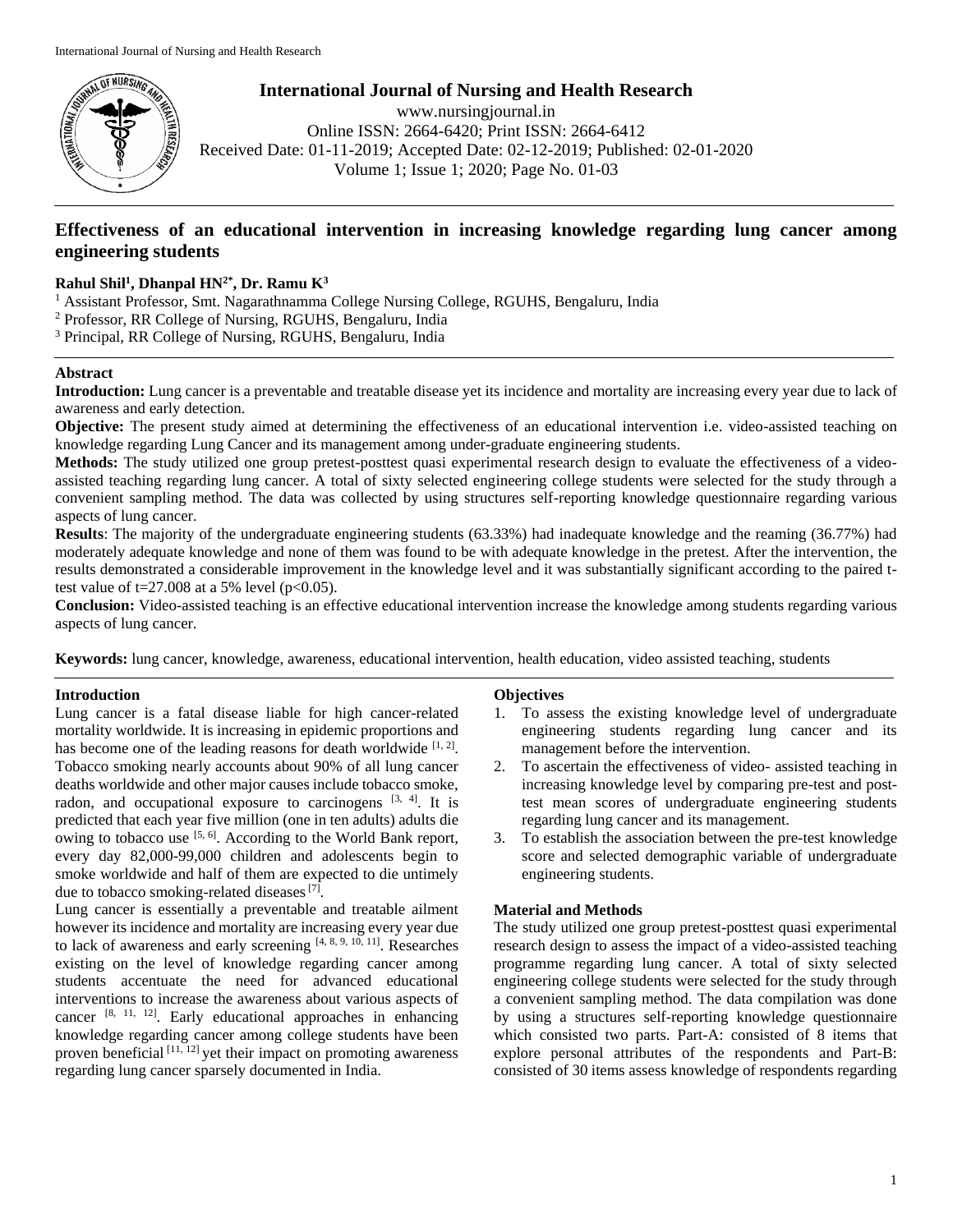various aspects of lung cancer. The data compilation procedure involved pre-test (before the educational intervention) and a posttest (after the seven days of the educational intervention i.e. Video assisted teaching.

#### **Results**

#### **A. Socio-demographic characteristics of study participant.**

| <b>Table 1:</b> Distribution of samples based on frequency and percentage of |  |
|------------------------------------------------------------------------------|--|
| demographic characteristics                                                  |  |

|    | Sl. No Demographic Variable | <b>Frequency</b> (f)  | Percentage (%) |  |  |  |  |  |
|----|-----------------------------|-----------------------|----------------|--|--|--|--|--|
|    |                             | Age in years          |                |  |  |  |  |  |
| 1. | 18-20                       | 38                    | 63.3           |  |  |  |  |  |
|    | 21-23                       | 21                    | 35.0           |  |  |  |  |  |
|    | $24 - 26$                   | 01                    | 68.3           |  |  |  |  |  |
|    |                             | Gender                |                |  |  |  |  |  |
| 2. | Male                        | 41                    | 68.3           |  |  |  |  |  |
|    | Female                      | 19                    | 31.7           |  |  |  |  |  |
|    | Religion                    |                       |                |  |  |  |  |  |
| 3. | Hindu                       | 29                    | 60             |  |  |  |  |  |
|    | Christian                   | 20                    | 36.7           |  |  |  |  |  |
|    | Muslim                      | 11                    | 3.3            |  |  |  |  |  |
|    |                             | Family Expenditure    |                |  |  |  |  |  |
|    | $<$ 5000                    | 36                    | 23.3           |  |  |  |  |  |
| 4. | 5001-10000                  | 22                    | 43.3           |  |  |  |  |  |
|    | $<$ 10001                   | 02                    | 20.0           |  |  |  |  |  |
|    | Personal habits             |                       |                |  |  |  |  |  |
|    | Smoking                     | 10                    | 16.7           |  |  |  |  |  |
| 5. | Drinking (alcohol)          | 14                    | 23.3           |  |  |  |  |  |
|    | Chewing Tobacco             | 07                    | 11.7           |  |  |  |  |  |
|    | None                        | 29                    | 48.3           |  |  |  |  |  |
|    |                             | Food pattern          |                |  |  |  |  |  |
| 6. | Vegetarian                  | 25                    | 41.7           |  |  |  |  |  |
|    | Non-Vegetarian              | 35                    | 58.3           |  |  |  |  |  |
|    |                             | Source of Information |                |  |  |  |  |  |
|    | Mass media                  | 27                    | 45.0           |  |  |  |  |  |
| 7. | Peer group                  | 14                    | 23.3           |  |  |  |  |  |
|    | Family members              | 8                     | 13.3           |  |  |  |  |  |
|    | Health Personnel            | 11                    | 18.4           |  |  |  |  |  |

Table-1: Shows the demographic characteristics of the study participants. The sample consisted of 60 participants in that about 38(63.3%) of the participants were within the age group of 18-20 years, 41(68.3%) were males and the remaining 19(31.7%) were females. The majority of the participants 29(48.3%) were Hindus and 46(76.7%) belonged to nuclear family. Regarding personal habits,  $10(16.7%)$  were smokers,  $14(23.3%)$  were drinkers, 7(11.7%) were chewing tobacco and their major previous source of information about lung cancer, was mass media (45%).

#### **B. Distribution of participants according pre-test and posttest knowledge level.**

Table-2: Displays distribution of participants according knowledge scores. In the pre-test a majority 38 (63.33%) had inadequate knowledge, the remaining 22 (36.77%) had

moderately adequate knowledge and none of them was found to be with adequate knowledge. But, in the post-test, majority i.e. 40 (66.7%) had adequate knowledge and 20 (33.3%) of them were found to be with moderately adequate knowledge. It evidenced that there is an increase in the knowledge level.

#### **C. Aspect wise Knowledge score of the participants regarding Lung cancer**

Table-3: Shows aspect wise pre-test and post-test knowledge score of participants: In the pretest, it is observed that the participants knowledge mean score percentage regarding different aspects of lung cancer were; Anatomy and Physiology of Lungs 39.60%, Definition of cancer 36.50%, Causes, Risk factors, Clinical manifestation & Complication 32.50%, and Management & Prevention 33.92%. In the post-test substantial enhancement in the knowledge level in all the aspects of lung cancer was observed; Anatomy and Physiology of Lungs 89.40%, Definition of cancer 80%, Causes, Risk factors, Clinical manifestation & Complication 72.90%, and Management & Prevention 72.75%. The overall pretest knowledge score for the maximum score of 30 the participants were ranging within 4-11, with a mean score of 10.35 and SD of 3.364. But it was found to be increased to the range of 15-28 with the mean of 22.73 and SD of 2.834 in the post-test.

#### **D. Effectiveness of educational intervention i.e. Video Assisted Teaching programme (VAT) by comparing pretest and post- test mean scores of the participants***.*

Table-4: Depicts the outcome of paired 't' test analysis by comparing pre and post-test knowledge scores for its significance. The mean difference between the pre and post-test was observed to be 12.383 with SD of difference 0.458**.** The enhancement in the knowledge of the participants after the educational intervention was found to be 41.27% and it was significantly significant according to paired t-test value of t=27.008 at a 5% level ( $p<0.05$ ).

| <b>Table 2:</b> Distribution of participants according pre-test and post-test |
|-------------------------------------------------------------------------------|
| knowledge level.                                                              |

|                |                    |    | <b>Classification of the participants</b> |              |                                             |  |  |
|----------------|--------------------|----|-------------------------------------------|--------------|---------------------------------------------|--|--|
| <b>Sl. No.</b> | Knowledge<br>Level |    | <b>Pre-test</b>                           | Post-test    |                                             |  |  |
|                |                    |    |                                           |              | Number Percentage (%) Number Percentage (%) |  |  |
|                | Inadequate         | 38 | 63.33                                     | $($ $)($ $)$ |                                             |  |  |
| 2              | Moderate           | 22 | 36.77                                     | 20           | 33.3                                        |  |  |
| 3              | Adequate           | M  | 00                                        |              | 66.7                                        |  |  |
|                | Total              |    | 100                                       |              | 100                                         |  |  |

### **E. Association between levels of knowledge with their selected demographic variables.**

The demographic variables of the participants; age in years, gender, religion, type of family, monthly expenditure, personal habits, food pattern and previous source of information were not statistically significant with their level of knowledge regarding lung cancer at a 5% level (p>0.05).

**Table 3:** Aspect wise Knowledge score of the participants regarding Lund cancer with, range, mean, mean percentage and standard deviation (SD)

| <b>Sl. No</b> | Max.                            |  | <b>Pre-Test</b> |            |            |       | Post-test |            |           |                                                  |
|---------------|---------------------------------|--|-----------------|------------|------------|-------|-----------|------------|-----------|--------------------------------------------------|
|               | <b>Aspects of Knowledge</b>     |  |                 |            |            |       |           |            |           | ScoreRangeMean SD Mean (%) RangeMean SD Mean (%) |
|               | Anatomy and Physiology of Lungs |  | - 1             |            | 1.98 0.651 | 39.60 | $2 - 5$   | 4.47 0.724 |           | 89.40                                            |
| ∸             | Definition of cancer            |  | $0 - 2$         | 0.73 0.607 |            | 36.50 | $0-2$     |            | .60 0.588 | 80.00                                            |